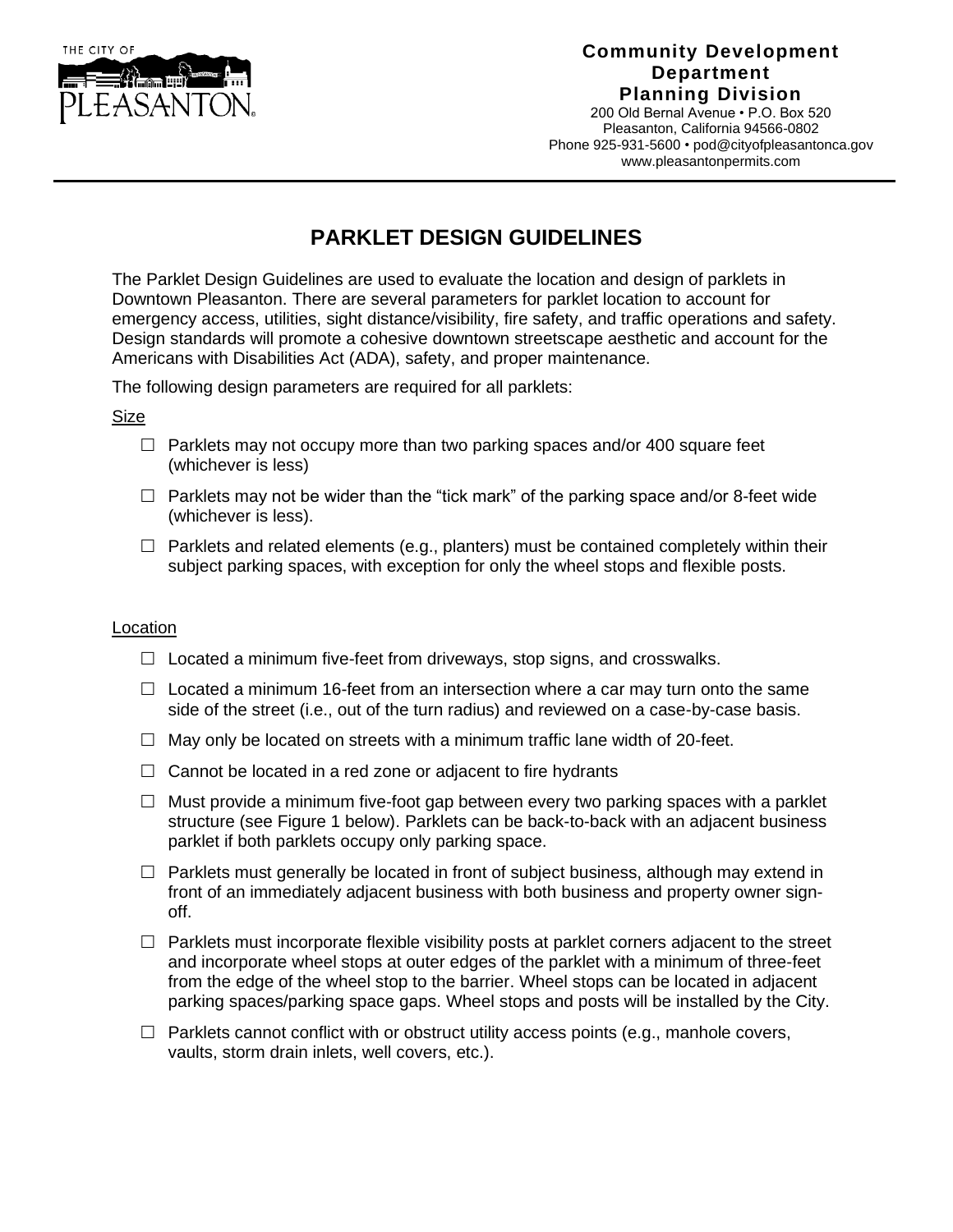- $\Box$  Parklets shall not block the view of traffic from vehicles/road users, including pedestrian traffic, nor block the view of traffic control devices such as traffic signs, traffic signals, and other traffic devices as assessed by the City Traffic Engineer.
- $\Box$  The City's Transportation Engineering Division, Engineering Division, and Operations Services Department will review and verify all proposed parklet locations, and may request modification or adjustment of a proposed location based on conditions

### Platform Design

- $\Box$  Parklets must be provided on a platform. Parklets must be designed by a California licensed professional engineer and/or architect and it is the applicant's responsibility to ensure structural integrity of the platform.
- $\Box$  Platform must be free-standing; no permanent alterations can be made to the street (e.g., no poured concrete directly onto street, no bolting of platforms into the street, etc.).
- $\Box$  Platform structure and accessibility must comply with the California Building Code; this includes but is not limited to maximum cross slope and load-bearing weight.
- $\Box$  Platform must be flush to sidewalk ( $\frac{1}{2}$ " maximum horizontal gap to curb and  $\frac{1}{4}$ " vertical gap from the curb).
- $\Box$  Platform cannot inhibit drainage/stormwater. A minimum five-inch (5") gap must be provided underneath the platform in the drainage channel.
- $\Box$  Platform should allow maintenance underneath parklet (e.g., leaf removal). This can be achieved through a modular design, by using removable screws to affix the platform decking, or another method deemed appropriate by the City.

### Barrier Design

- $\Box$  Parklets must incorporate a continuous rigid barrier from the platform to the street (e.g., guardrails or another barrier such as planters and railings). Ropes and other non-ridged parklet delineation is not permitted. It is the applicant's responsibility to ensure structural integrity and safety of the barrier/guardrail.
- $\Box$  The barrier must comply with the California Building Code for guardrails, this includes but is not limited to guardrail minimum force, guardrail gaps, and height.
- $\Box$  Barrier maximum height is 48".
- $\Box$  Barrier should not be one solid piece of wood/metal. It must include some visibility to the street (e.g., railings with gaps).

### Colors/Materials

- $\Box$  Materials must be high quality, durable, and non-reflective.
- $\Box$  The predominant material/cladding on the street facing side of the parklet must be wood or other natural material.